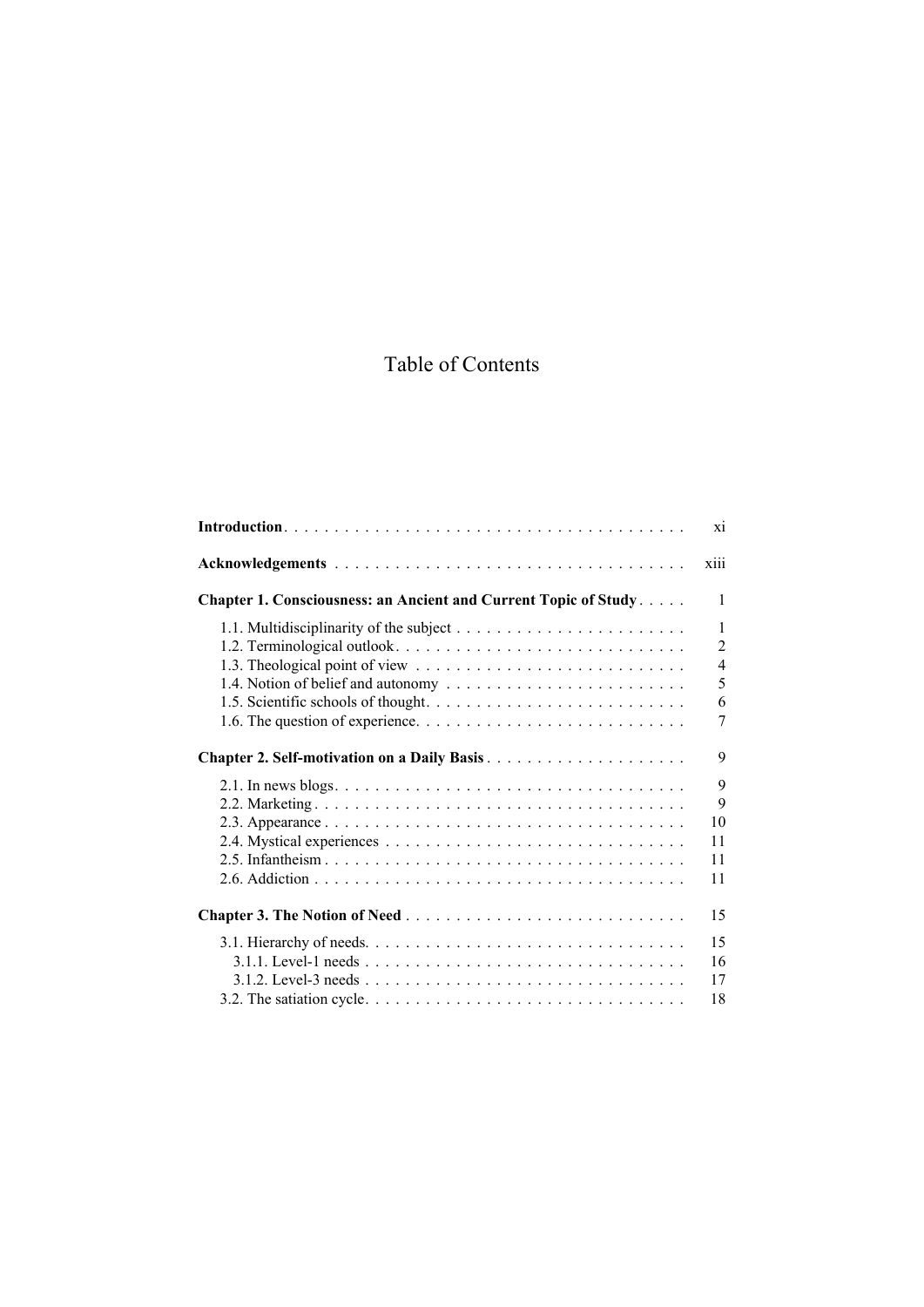| vi | Knowledge Needs and Information Extraction |  |  |
|----|--------------------------------------------|--|--|
|    |                                            |  |  |

|                                                                                                                                                                                                    | 21                                                                                     |
|----------------------------------------------------------------------------------------------------------------------------------------------------------------------------------------------------|----------------------------------------------------------------------------------------|
|                                                                                                                                                                                                    | 21<br>23                                                                               |
|                                                                                                                                                                                                    | 29                                                                                     |
| Chapter 6. Theories of Motivation in Psychology                                                                                                                                                    | 33                                                                                     |
| 6.14. Effect of the teacher-student relationship                                                                                                                                                   | 33<br>34<br>38<br>39<br>39<br>42<br>47<br>48<br>49<br>49<br>49<br>49<br>50<br>50<br>50 |
|                                                                                                                                                                                                    | 51                                                                                     |
| Chapter 7. Theories of Motivation in Neurosciences                                                                                                                                                 | 53                                                                                     |
| 7.4. Relationship between the motivational system and the emotions<br>7.5. Relationship between the motivational system and language<br>7.6. Relationship between the motivational system and need | 53<br>53<br>54<br>56<br>58<br>59                                                       |
|                                                                                                                                                                                                    | 61                                                                                     |
| 8.1. Issues surrounding language                                                                                                                                                                   | 61<br>61<br>62<br>62<br>68<br>68                                                       |
|                                                                                                                                                                                                    | 69<br>70                                                                               |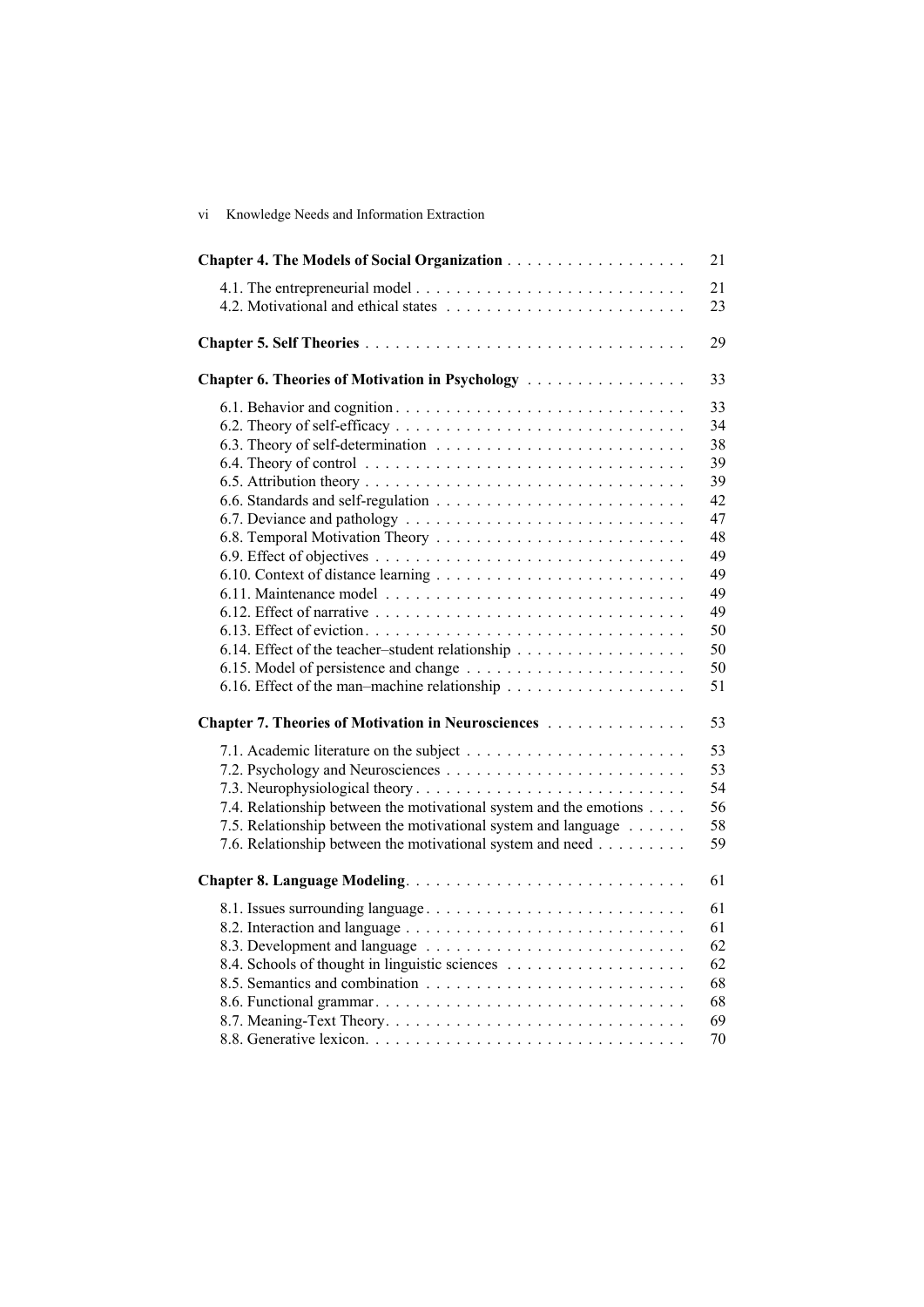| 8.10. Integrative approach to language processing               | 70<br>71<br>73<br>75<br>76             |
|-----------------------------------------------------------------|----------------------------------------|
| Chapter 9. Computational Modeling of Motivation                 | 81                                     |
|                                                                 | 81<br>81<br>85<br>87<br>88<br>89<br>91 |
| Chapter 10. Hypothesis and Control of Cognitive Self-Motivation | 93                                     |
|                                                                 | 93                                     |
|                                                                 | 95                                     |
|                                                                 | 96                                     |
|                                                                 | 97                                     |
|                                                                 | 98                                     |
|                                                                 | 99                                     |
|                                                                 | 100                                    |
|                                                                 | 100                                    |
|                                                                 | 101                                    |
|                                                                 | 102                                    |
|                                                                 | 102                                    |
| <b>Chapter 11. A Model of Self-Motivation which Associates</b>  |                                        |
|                                                                 | 105                                    |
|                                                                 | 105                                    |
| 11.2. Architecture of a self-motivation subsystem.              | 106                                    |
|                                                                 | 108                                    |
|                                                                 | 108                                    |
|                                                                 | 109                                    |
|                                                                 | 113                                    |
|                                                                 | 113                                    |
|                                                                 | 114                                    |
|                                                                 | 114                                    |
|                                                                 | 115                                    |
|                                                                 | 115                                    |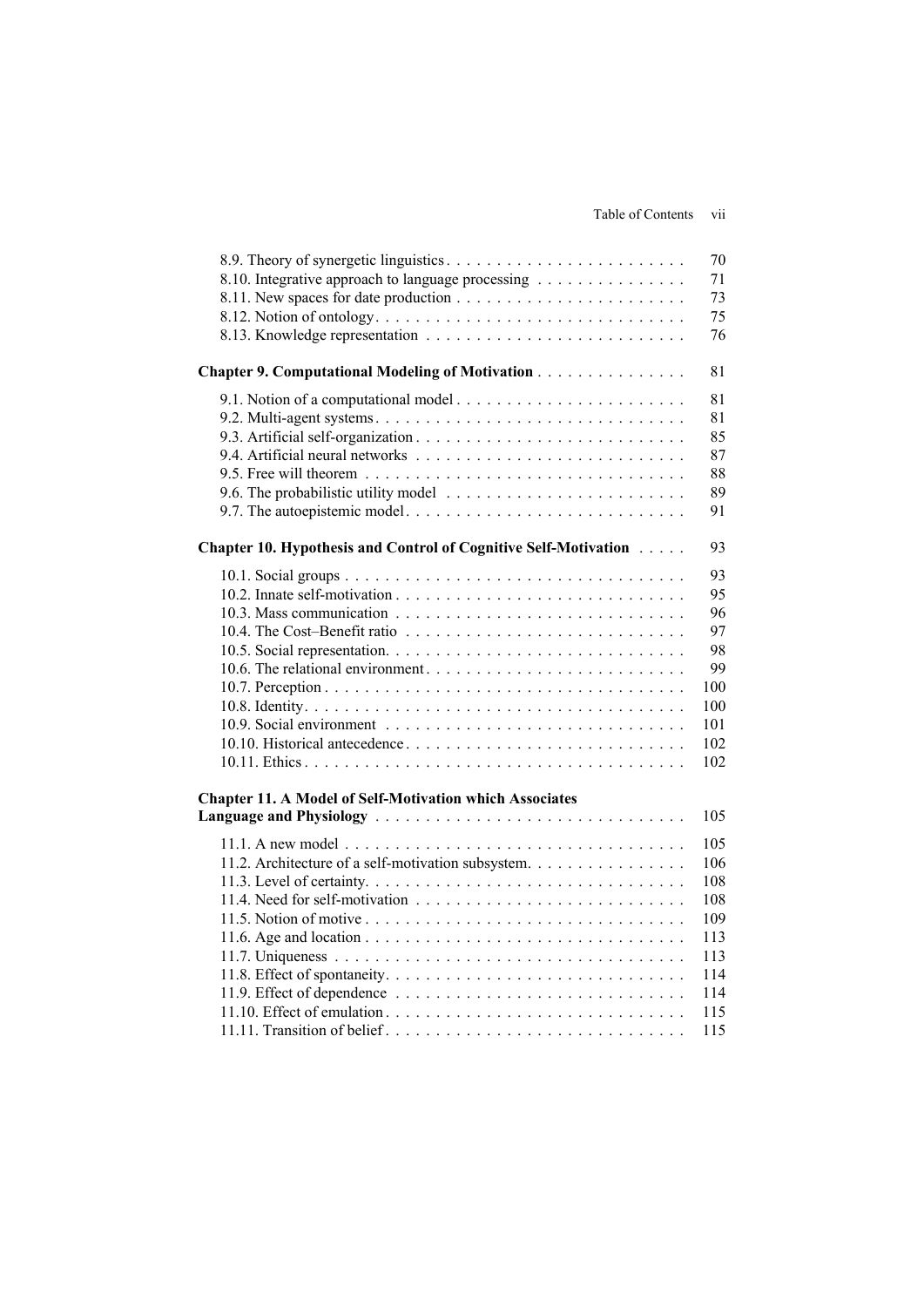| viii | Knowledge Needs and Information Extraction |  |  |  |
|------|--------------------------------------------|--|--|--|
|------|--------------------------------------------|--|--|--|

|                                                                   | 117 |
|-------------------------------------------------------------------|-----|
|                                                                   | 117 |
|                                                                   |     |
| Chapter 12. Impact of Self-Motivation on Written Information      | 123 |
| 12.1. Platform for production and consultation of texts           | 123 |
| 12.2. Informational measure of the motives of self-motivation     | 124 |
|                                                                   | 125 |
|                                                                   | 126 |
|                                                                   | 128 |
|                                                                   | 129 |
|                                                                   | 130 |
|                                                                   | 133 |
|                                                                   | 139 |
|                                                                   | 139 |
| 12.8. Open-ended questions and challenges for text-mining methods | 140 |
|                                                                   | 141 |
|                                                                   | 143 |
|                                                                   | 145 |
|                                                                   |     |
| Chapter 13. Non-Transversal Text Mining Techniques                | 147 |
|                                                                   | 147 |
|                                                                   | 148 |
|                                                                   | 148 |
| 13.4. Supervised, unsupervised and semi-supervised techniques     | 149 |
|                                                                   | 149 |
|                                                                   | 149 |
|                                                                   | 150 |
|                                                                   | 151 |
|                                                                   | 152 |
| 13.10. Selection and weighting of terminological units.           | 153 |
| 13.11. Statistical properties of textual units: lexical laws      | 154 |
|                                                                   | 155 |
| 13.14. Shallow parsing or superficial syntactic analysis          | 157 |
|                                                                   | 158 |
| Chapter 14. Transversal Text Mining Techniques.                   | 159 |
| 14.1. Mixed and interdisciplinary text mining techniques          | 159 |
| 14.1.1. Supervised, unsupervised and semi-supervised techniques   | 159 |
| 14.2. Techniques for extraction of named entities                 | 160 |
|                                                                   | 163 |
|                                                                   | 164 |
|                                                                   |     |